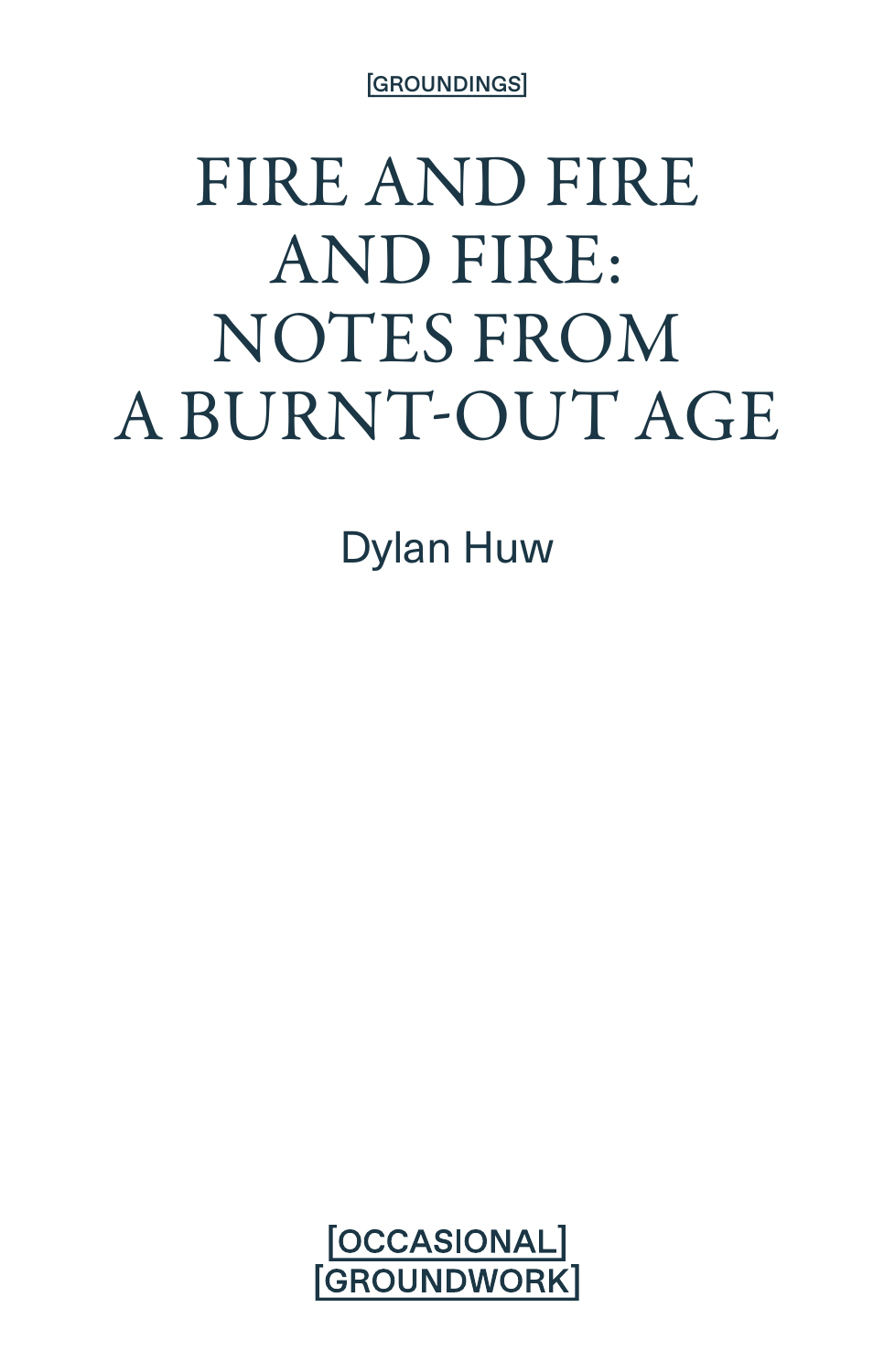## I. Looking up

In the before, I was never much one for skygazing. Our rented house in Cardiff, into which we moved mid-pandemic, has a garden studio with a roof which invites you to lie down on it and look up. Looking up from here, which I do frequently, you could swear that you were seeing the whole sky, all of it. I feel entirely insignificant, barely even peripheral to anything that has ever happened or existed. This became a welcome soothing sensation in a time of hysterical slowingdown and speeding-up, of grief and disruption and opening in every direction.

I regret now that it took the pandemic to force me to seriously consider, for the first time, my relationship with the air, with beauty, with finitude. Now, in our moment of permachaos, the sky cannot help but code possibility. It has become an empty screen onto which experiments in imagination and elsewhere-thinking are projected.

Sometimes, I smell fire from here. I could be imagining it. Often I think about what the flames are doing, where they will go, what they mean. And sometimes, exhausted, I fall asleep on this roof, and my boyfriend has to wake me from nightmares of some heightened but eerily familiar scenarios involving wildfires, depleted habitats, burning buildings.

I have been occupied by questions, questions, circling around the multiple meanings of fire in this hazy mid-to-late pandemic contemporary. The scale of fire-based ecological destruction, the ubiquitous allure of its imaging, the language of burning out, burning out, everywhere. What does it mean to gaze up at the sky, to gaze into the future, when all there is is fire, everywhere, all the time?

As the decimations — and new burning possibilities — of the last two years continue to collapse orthodoxies about the ways in which we look and work together to produce art and knowledge, our conditions of permanent crisis have intensified, and made so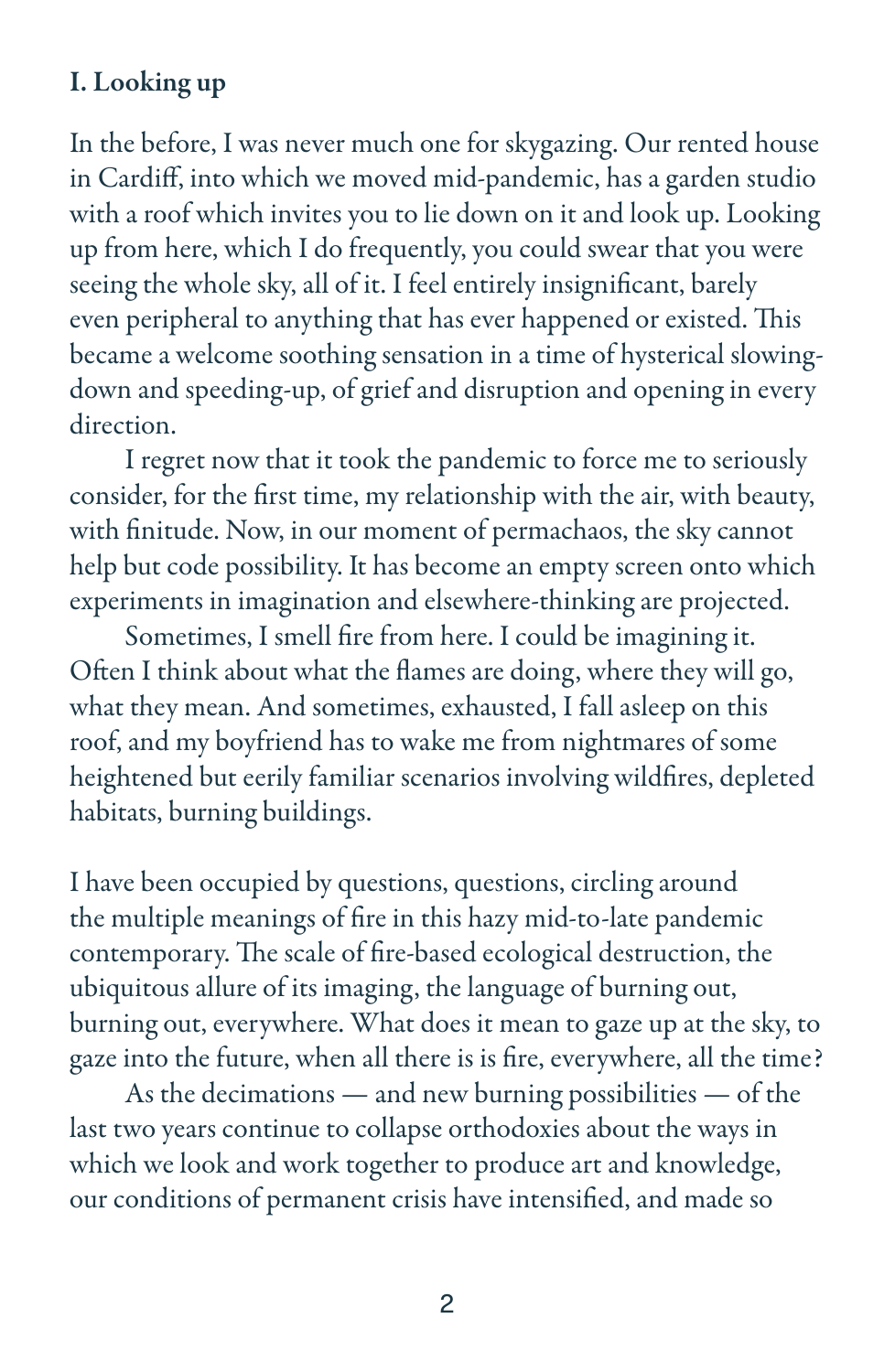much of the globalised artworkforce burn out, and lose faith. Still, many are playing dumb when it comes to the existential fork in the road at which the art world now finds itself. A sense of collective fatigue, of numbed overwhelm, dominates. Fatigue with thankless and precarious labour conditions, fatigue with the incoherence of our industries' power structures, fatigue with the suffocating seeming impossibility of meaningful redefinition of what justice and devolution of resources look like in the contexts of the 'art' 'world' on all its varying scales. Everyone I know is exhausted and grieving, has had enough, is worn out and weary, burning out, burning. It would be irresponsible, if not impossible, now to speak of the future of art — its making, its circulation, its discourses — without recognising that it is engulfed in the last of these burnout flames.

How can it be possible to imagine any kind of future much less for contemporary art and the knotty transnational infrastructures which uphold it — when so many of those who would be doing the imagining are impossibly burnt out (on fire) or barely staying afloat (lost at sea), or both? Laying here on my roof these incoherent associations between fire and fire and fire are bound together by fantasies of burning it all down and starting again, that ubiquitous refrain.

# II. Collective depletions

A little under a year before the pandemic swept the globe, the World Health Organisation released a report redefining 'burnout' as a 'syndrome conceptualized as resulting from chronic workplace stress that has not been successfully managed.'1 Its three main symptoms were defined as: 'feelings of energy depletion or exhaustion'; 'increased mental distance from one's job or feelings negative towards one's career'; and 'reduced professional productivity.' The WHO's new definition of burnout categorises it as a distinctly

<sup>1</sup> World Health Organization, 2019.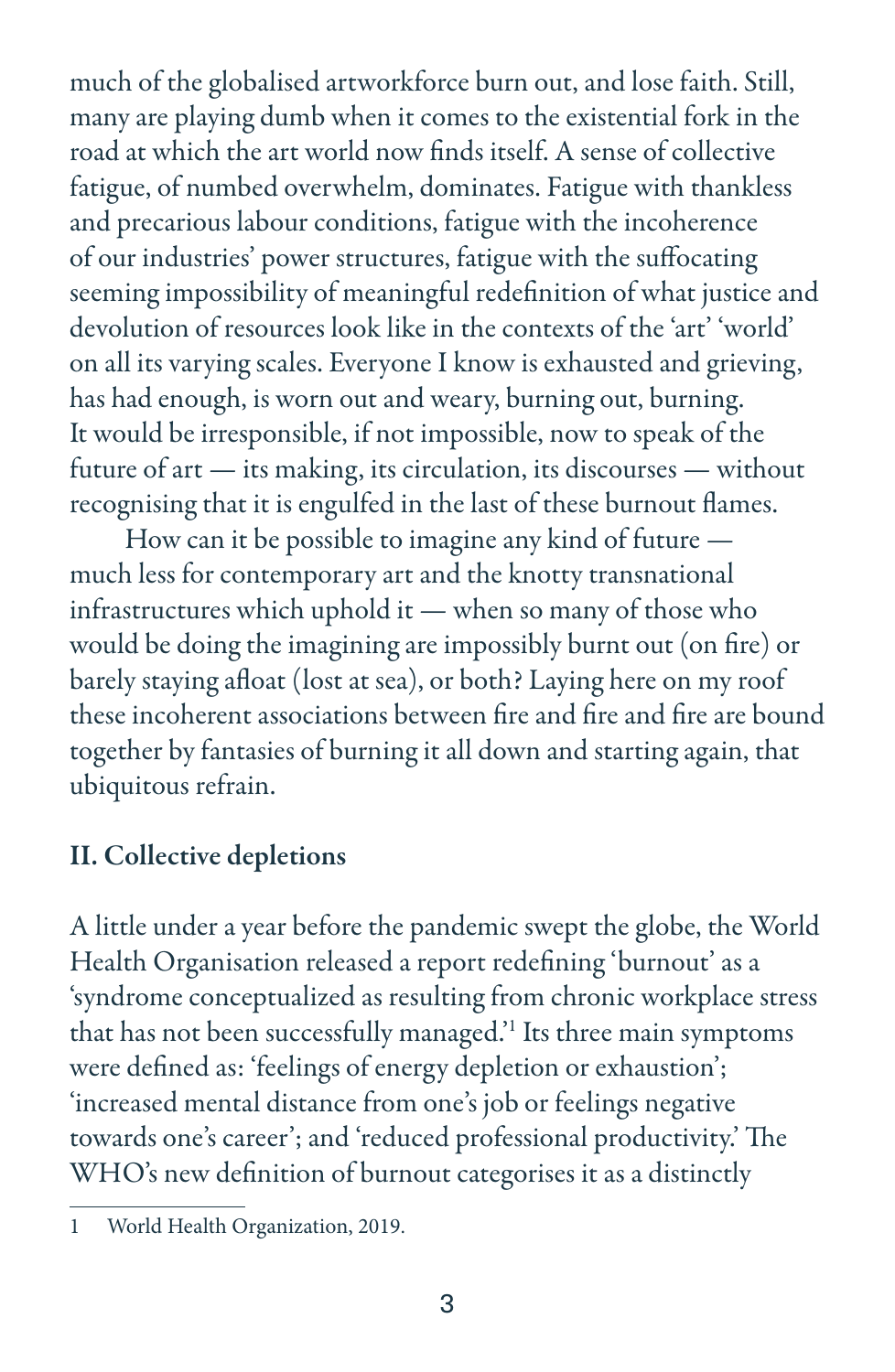individual phenomenon, and thus one which has individualised solutions; that is, bluntly put, improving the relationship between an individual and their work. I'd seek to contextualise the burnout of which I speak in very different terms.

As the art historian Pamela M. Lee articulates as part of a recent *October* dossier on burnout, 'an ambience of mass fatigue — an atmosphere of collective depletion — has descended everywhere... you live the syndrome, feel it at the cellular level as your daily habitus.'2 Burnout, then, must not be conceived as simply a medical or social phenomenon, and certainly not an individual one — as what happens when you (the individual) work(s) too hard  $-$  but a collective condition which is an omnipresent feature of art-work practices in the contemporary, coloured by specific forces tied to the dwarfing scales of inequity and precarity by which arts industries are increasingly defined. Lee writes of 'the devastating knot of global crises and revolutionary insurgencies around which burnout syndrome now assumes an alternately structural and parasitic role,' and it is difficult to imagine the force of these devastations alleviating any time soon.

That this *knot* is coinciding with an age of very literal fire devastation as a consistent feature of many people's lived reality and our global news and media economy, can stimulate, provoke, and guide. Though towards what exactly I continue to work through. It would be easy to collapse the relationship between the mass burnout instigated or exacerbated by pandemic conditions and the increasing attention afforded the framework of the Pyrocene, the geological age of fire,<sup>3</sup> to the level of pun. But how might one elucidate our understanding of the other? How are the conditions of living in

<sup>2</sup> Pamela M. Lee, 2021.

<sup>3</sup> Scholars such as Stephen J. Pyne have written extensively about the Pyrocene as a proposed geological epoch defined primarily by the relationship between humans and fire, and which is roughly synonymous with the Anthropocene.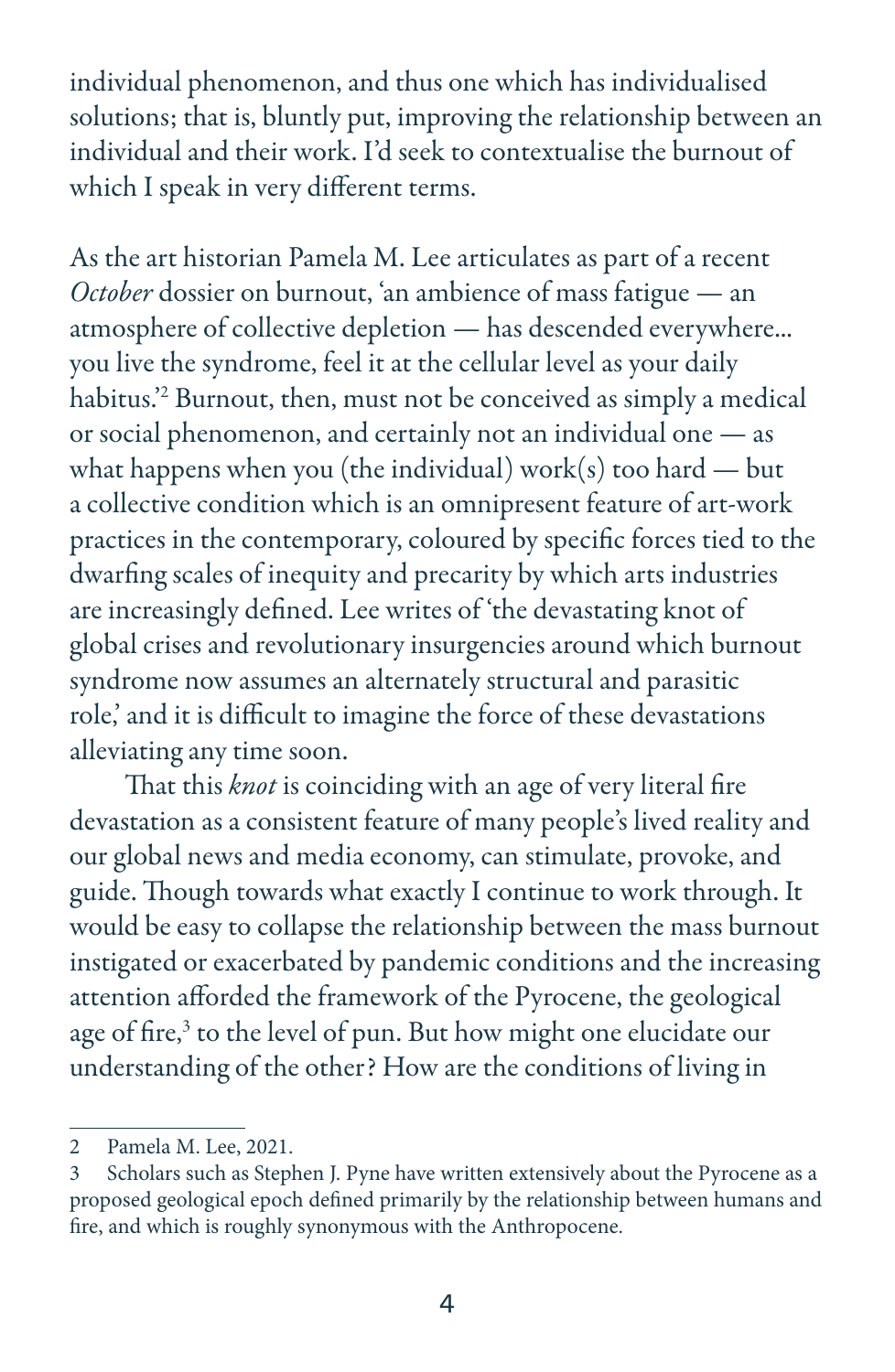an age in which everything seems to be burning down, in so many different senses, illuminative of each other?

More questions: What if burnout could also be generative, could orient us towards more equitable and charitable and sustainable ways of sharing and circulating art? What if we rethought burning out as but one of many semi-permanent conditions of living in a Pyrocene, here to stay?

What if hitting a brick wall and giving up was not such a bad thing?

### III. Fire paralysis

Earth scientists and Pyrocene scholars speak of 'good fire' and 'bad fire', the former of which is dwindingly scarce and the latter increasingly defining the conditions of life on earth for large swathes of its (human and non-human) inhabitants. *Bad fire* refers to the headline-news kind; burning rainforests, vanishing habitats, fire which is unambiguously unruly and ruinous. *Good fire*, meanwhile, refers to the natural elemental link we all have with fire; fire as caregiver, fire as provider, fire as a source of life and energy. Fire is full of contradiction: it is beautiful and difficult to look away from, and it also destroys, can be murderous. It gives and takes away. Our forests are intensely vulnerable to enormous fire destruction, more rapid every day, and we are hyper-aware of this. Still, we cannot look away.

Fire has also come to feel like an ever more ubiquitous feature of the *aesthetic* ecology of our everyday. New fires on worldhistorical scales appear daily, bright and destined to burn forever — a hundred-thousand fires now burn through the Amazon *yearly* — leaving only ruin, and in turn, more and more media images of ruin. If unspeakable and hyper-visible devastation of land is one of our times' defining issues, what aesthetic paradigms can possibly be fit for a world aflame?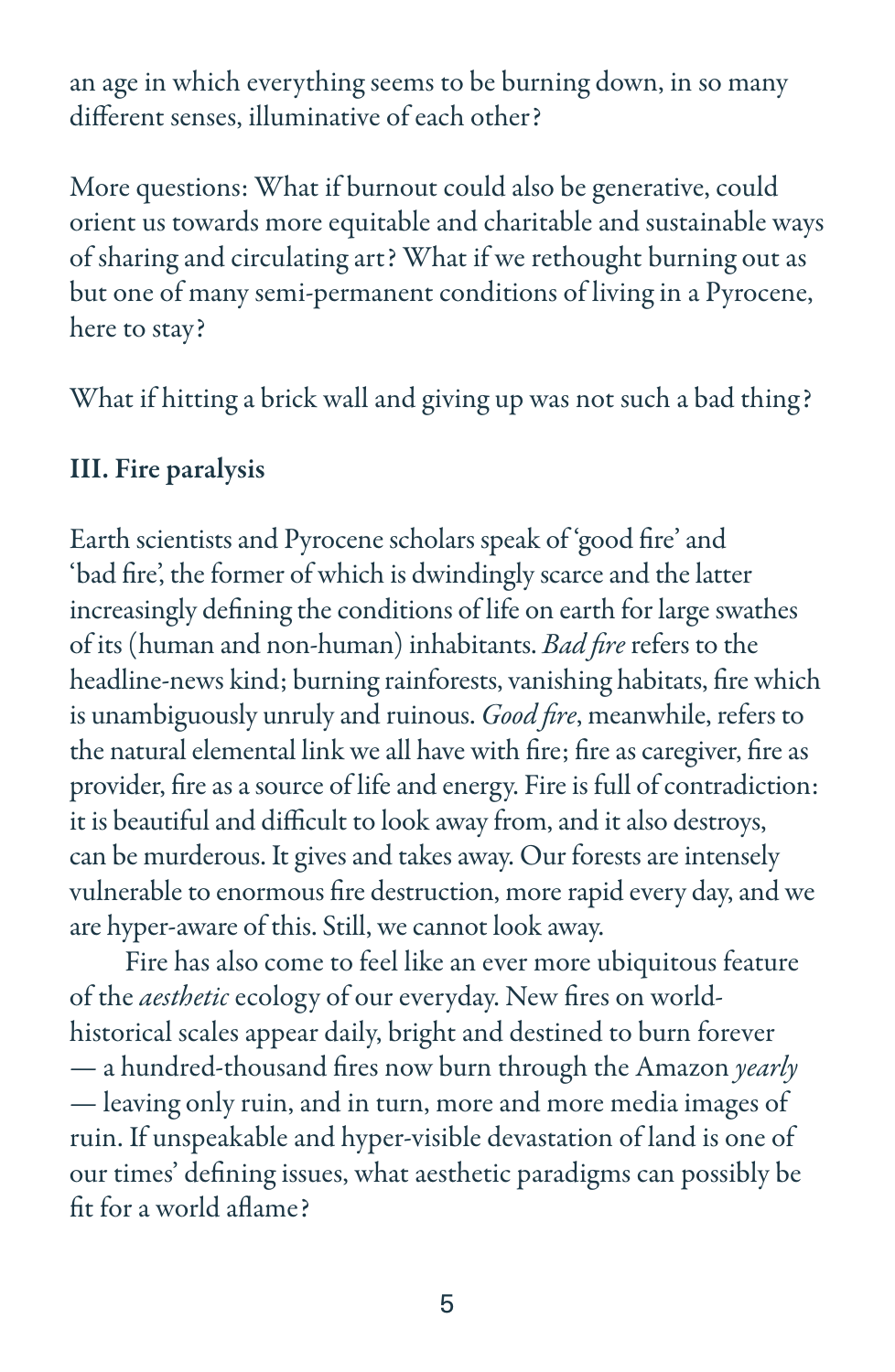The art historian T. J. Demos articulated a kind of response to this question using the framework of 'burning aesthetics' in a 2019 *e-flux Journal* essay, 'The Agency of Fire.'4 We live in a time that forces constant confrontation with images of world-ending, on ungraspable scales, everywhere we turn, and this inconceivability is the burning aesthetic's defining characteristic. Such images 'present a misleading visual field of aesthetic contemplation… offer[ing] only a privileged sort of distanced voyeurism, a reassuring domination of disaster, but also a failure to capture the momentousness of loss.' The unreal intensity of burning aesthetics both placate and enrage their viewer, which is everyone, all the time. In the unceasing images of fire-based loss and ruination which populate our overwhelmingly digital, algorithmic visual fields, 'we face the insufficiency of the image,' forcing us to 'face the un/meaning of visual evidence.'<sup>5</sup> Though intense like nothing else, these images which reflect our burning world back to us ultimately constitute an aesthetic paradigm whose main characteristic is *paralysis*.

This paralysis of looking shares a lot in common with the numbed overwhelm and fatigue identified previously in this essay as a dominant condition of work/life in the age of burnout. Perhaps this is a key to understanding why I am so consistently lured by fire of both literal and metaphorical kinds as vehicles for rethinking the contemporary, for looking into the future with purpose and cointention. Perhaps this is why, even though I feel as if I am collapsing under the weight of everything everyday, it is still the future that dominates my mind. The numbness propels forward in spite of itself.

#### IV. Good fires

My main memories of the Covid era will be of being surrounded by everybody being busy, functioning at impossible speed, juggling,

<sup>4</sup> T. J. Demos, 2019.

<sup>5</sup> T. J. Demos, 2019.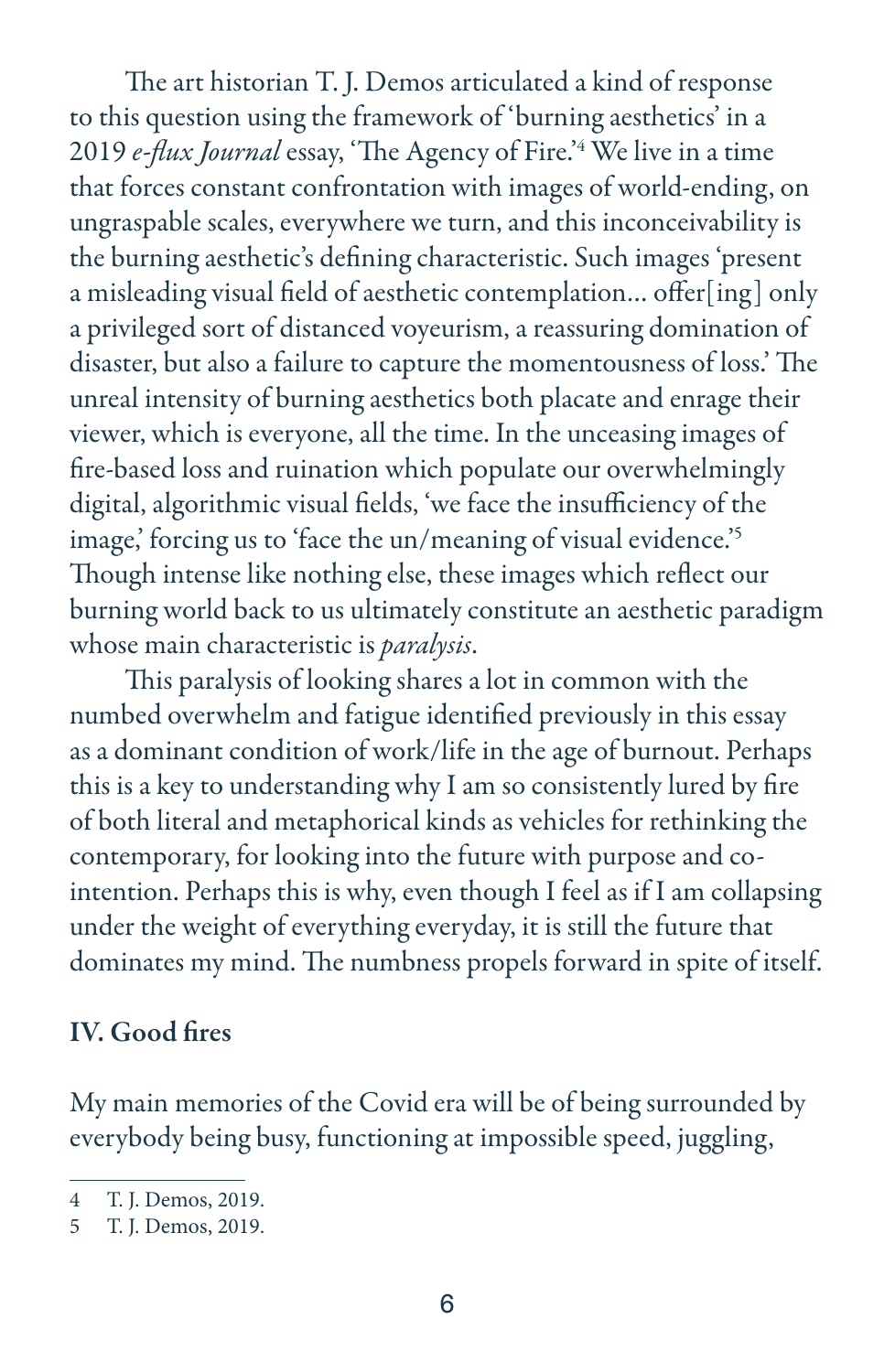crying, tap-dancing, in freefall, on fire. In a mid-pandemic talk on 'wearing out' as part of *Art Criticism and the Pandemic*, a series of events organised by Chris McCormack for the Paul Mellon Centre for British Art, the artist Oreet Ashery notes the generative distinction between jadedness, which is almost a form of currency in the art world, and the condition of being worn (or burnt) out, which is at least in part 'earned.'6 When is wearing out productive? How could acknowledging, naming, and contextualising the condition of having had enough, of tapping out, of reaching breaking point, guide us towards some strategies of alleviating the collective psychic toll of being burnt out? How, from the fogginess and the confusion and the overstimulation of pandemic-time, could we carve out space for rationality, sensitivity, and imagination amidst the moment's fiery collisions?

The Friends of Attention, an informal coalition of artists, scholars, and activists which emerged from the 2018 São Paulo Biennial, write incisively on 'a dialectic of attentional freedom,'7 in ways which shed some light on what we might be talking about when we speak of fire fire and fire and fire in an age which calls for burning it all down. They argue that true attention is an increasing impossibility, despite the fact that market structures are designed to foster the illusion that our attention is free and without limits. 'Our attention has never been more free,' they write, 'or more continuously entrapped.' Their response to the contradictions wrapped up in 'attention' under late technocapitalism is to argue for the organisation of new ecologies where astonishment and mutual care can thrive.

This is to say, they see the paucity of space for meaningful attention-giving as an opening: a world-building exercise, 'the carving out of spaces in the world where it can survive and thrive.' This fundamentally political work is the work of generative burnout;

<sup>6</sup> Oreet Ashery, online talk, 2021.

<sup>7</sup> The Friends of Attention, 2019.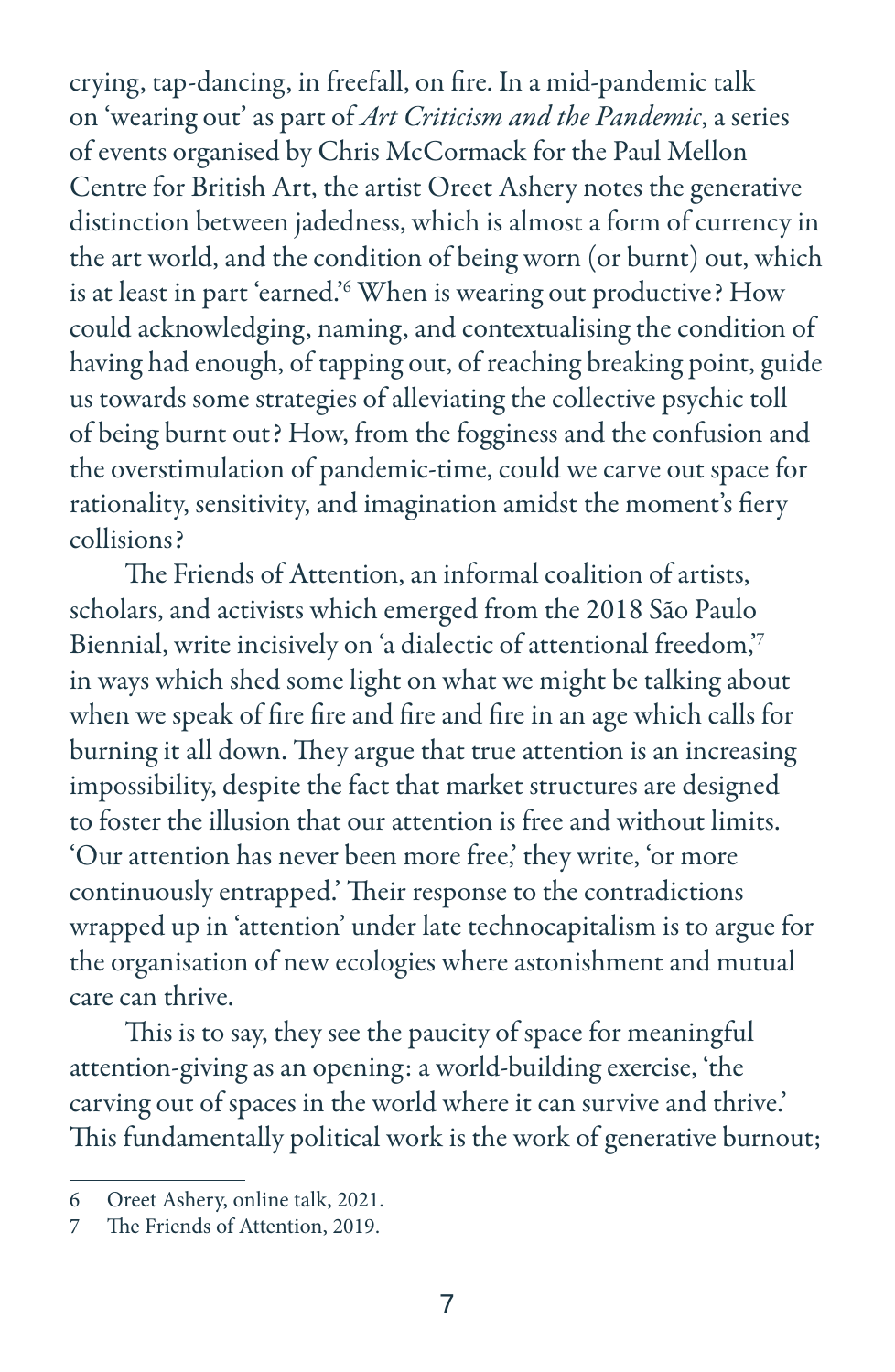acknowledging the impossibility of the present and yet willing ourselves to work around it, with it, to work together through the shared grief and exhaustion of our time in ways that create space for new possibilities.

And what of those burning possibilities? I would find it impossible to speak of fire and its visual culture, of fatigue and furious burnout and the making of the future in the context of the last two years, without being direct about the resonances of the explosions which spurned the summer of 2020 into being. Minneapolis' Third Precinct, on fire; the Market House, a nexus of slave trading in North Carolina, on fire; these are defining images of our moment, of a future that, perhaps, began to be born on those streets in that summer, calling for new kinds of understandings of the way that history exists in the present, and for the right of all to be allowed to breathe. As Tobi Haslett wrote in his seminal year-on reflection on the 2020 uprisings in the US, of the Third Precinct fire, 'The event felt like a fulcrum. The whole country seemed to tilt ...This was open black revolt: simultaneous but uncoordinated, a vivid fixture of American history sprung to life with startling speed.'8 These events, and the global uprisings they ignited, too, were a kind of burnout, tangled up in the burning rage and exhaustion of pandemic-time as well as a mass reckoning with the brutalities of history, of now. The end of a tether; the beginning of something new. The future in motion, exploding, as the world gazes into its flames and sees, perhaps, the possibility of a new version of itself.

That question again: When we look to the sky, in Cardiff or in Minneapolis or anywhere, what do we see? Potential or ruin or some impossible – some wondrous, even – synthesis of both?

Fire ensues when the burnout fuse exceeds its capacity. And when that happens — and it will inevitably happen in what was formerly known as the 'international' 'art' 'world', as it will inevitably

<sup>8</sup> Tobi Haslett, 2021.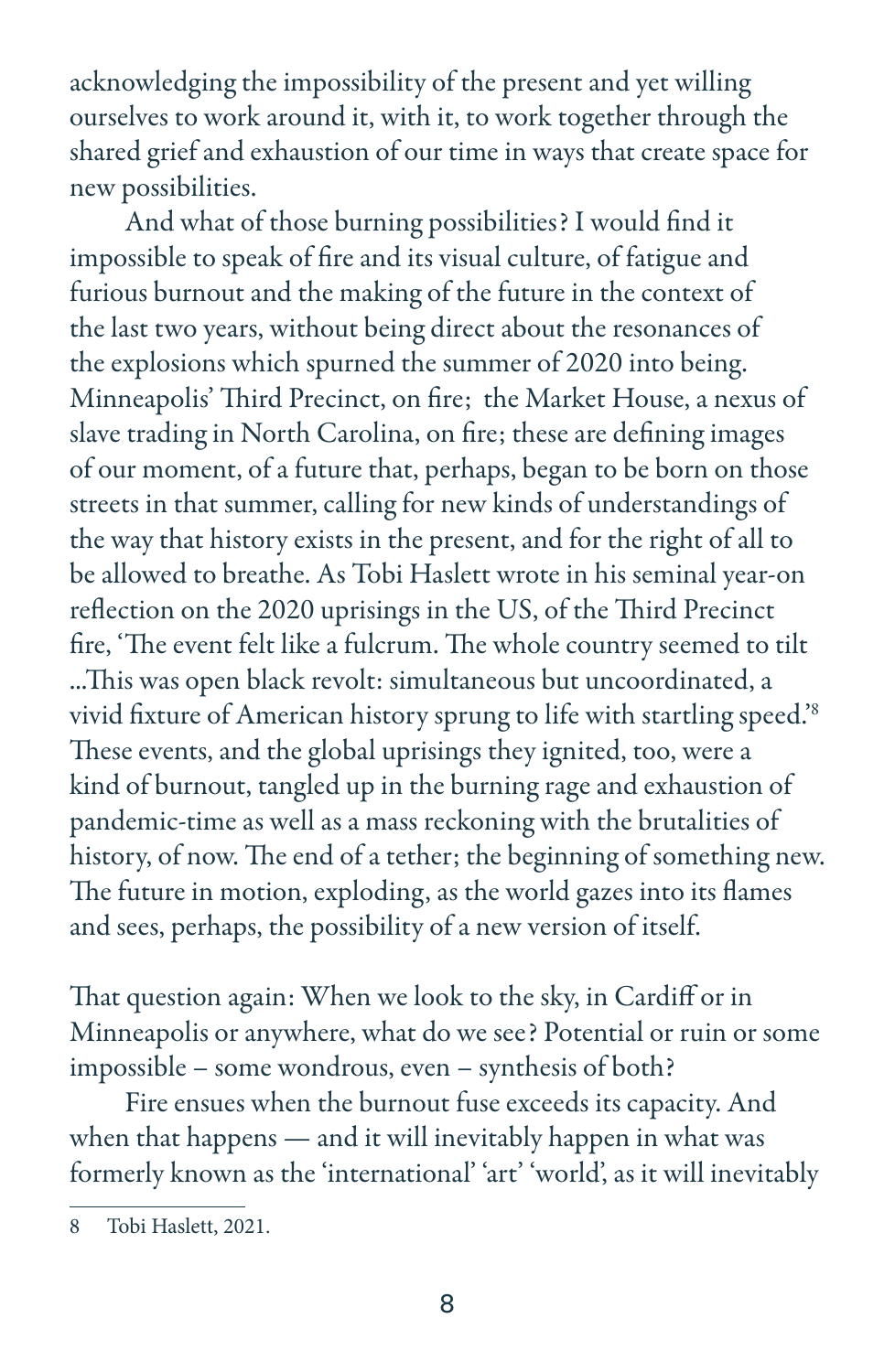happen everywhere else — everything (everything, everything) burns to the ground. It is there in the way images of fire circulate and hypnotise. It is there in the beautiful blazing possibility of a symbol of murderously carceral logic burning to the ground, seen around the world. It is there in the nightmares and the fantasies of burning and burning which possess me as I lie down gazing at that Cardiff sky. May the good fire burn forever.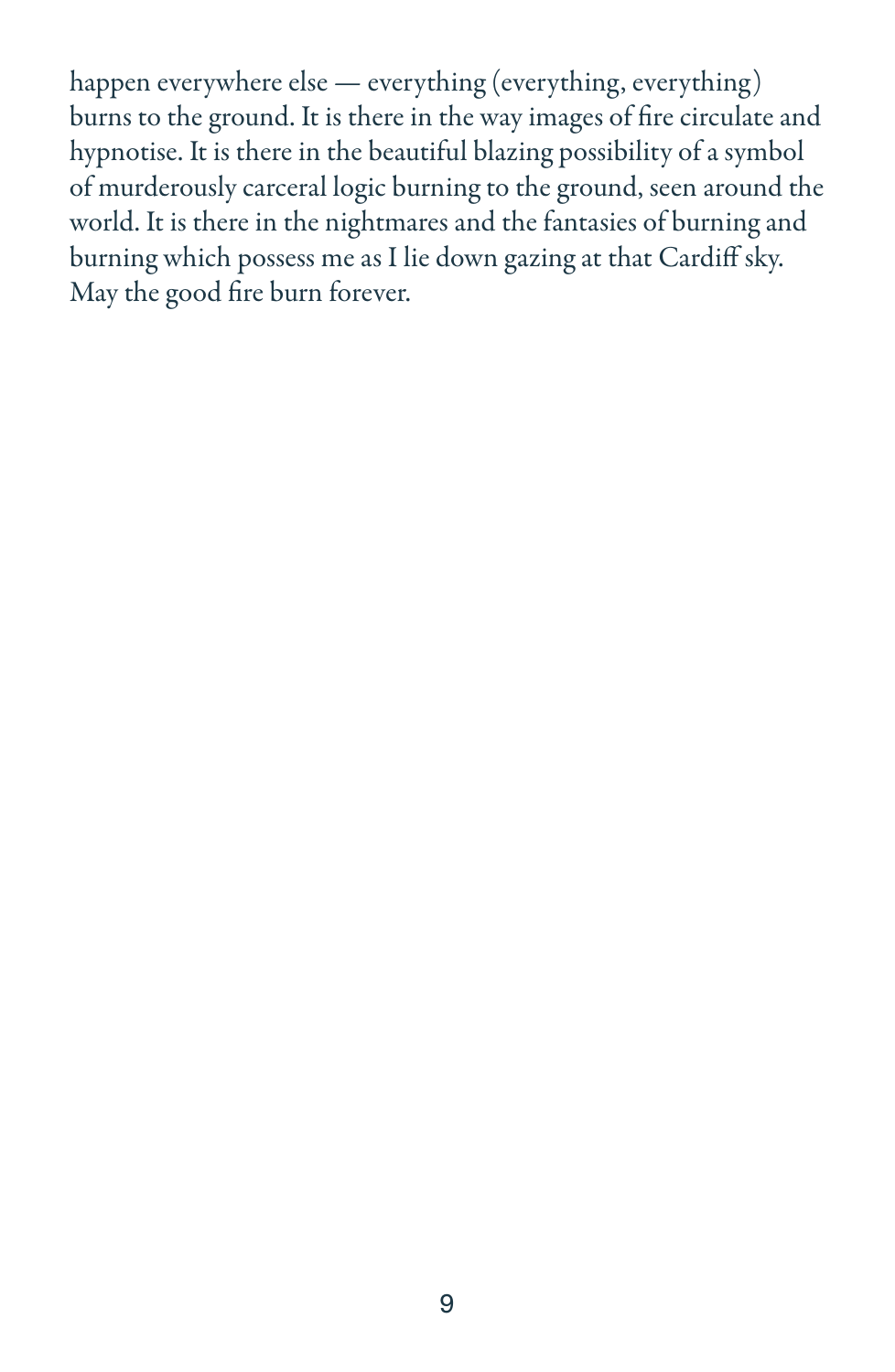#### BIBLIOGRAPHY

Pamela M. Lee. 'Introduction: Aspiration Burnout.' *October* (2021) (176): 3–6.

Tobi Haslett. 'Magic Actions.' *n+1* (2021) (40).

T. J. Demos. 'The Agency of Fire: Burning Aesthetics.' *e-flux Journal* (2019) (98).

The Friends of Attention. 'Twelve Theses on Attention.' (2019) https:// friendsofattention.net/sites/default/ files/2020-05/TWELVE-THESES-ON-ATTENTION-2019.pdf

Stephen Pyne. 'From Pleistocene to Pyrocene: Fire Replaces Ice.' Earth's Future (2020) (Vol. 8, Issue 11).

World Health Organization. 'Burn-out an "occupational phenomenon": International Classification of Diseases.' (2019) https:// www.who.int/news/item/28-05-2019 burn-out-an-occupational-phenomenoninternational-classification-of-diseases